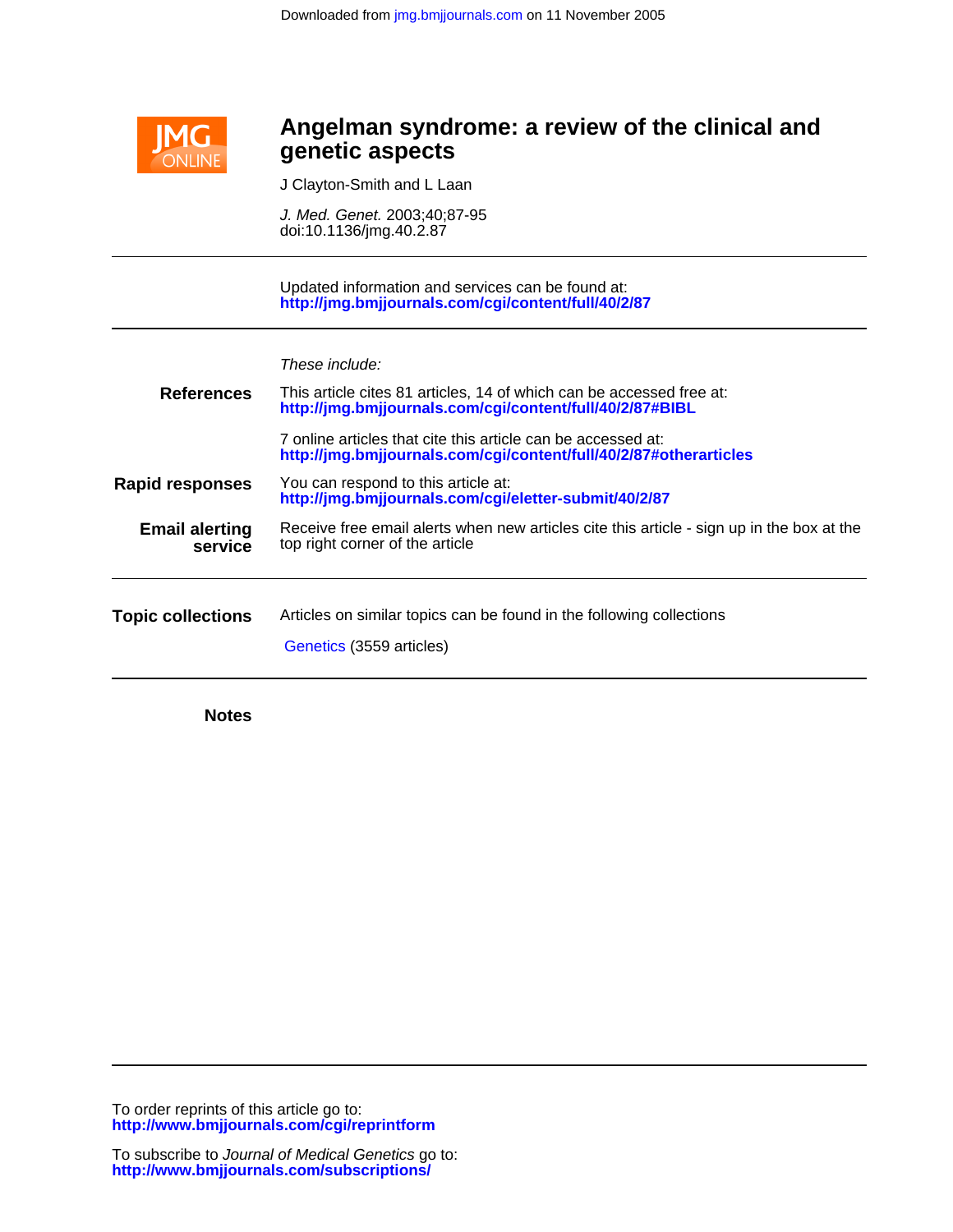# REVIEW ARTICLE

# Angelman syndrome: a review of the clinical and genetic aspects

.............................................................................................................................

# J Clayton-Smith, L Laan

Angelman syndrome ( AS) is a neurodevelopmental disorder characterised by severe learning difficulties, ataxia, a seizure disorder with a characteristic EEG, subtle dysmorphic facial features, and a happy, sociable disposition. Most children present with delay in developmental milestones and slowing of head growth during the first year of life. In the majority of cases speech does not develop. Patients with AS have a characteristic behavioural phenotype with jerky movements, frequent and sometimes inappropriate laughter, a love of water, and sleep disorder. The facial features are subtle and include a wide, smiling mouth, prominent chin, and deep set eyes. It is caused by a variety of genetic abnormalities involving the chromosome 15q11-13 region, which is subject to genomic imprinting. These include maternal deletion, paternal uniparental disomy, imprinting defects, and point mutations or small deletions within the UBE3A gene, which lies within this region. UBE3A shows tissue specific imprinting, being expressed exclusively from the maternal allele in brain. The genetic mechanisms identified so far in AS are found in 85-90% of those with the clinical phenotype and all interfere with UBE3A expression.

..........................................................................

n 1965, Harry Angelman, an English paediatrician, reported the clinical findings in three children with similar features of severe learning<br>disability ataxic jerky movements inability to n 1965, Harry Angelman, an English paediatrician, reported the clinical findings in three childisability, ataxic, jerky movements, inability to speak, and easily provoked laughter. All three had epileptic seizures with a characteristic EEG appearance and subtle dysmorphic facial features.1 This condition, originally known as the "happy puppet" syndrome, is now known by the less pejorative term of Angelman syndrome. For over 20 years it was considered a rare disorder, and although the occurrence of families with affected sibs suggested a genetic aetiology, no known cause could initially be identified. In 1987 Magenis *et al*<sup>2</sup> identified a deletion of chromosome 15q11-13 in two patients with Angelman syndrome and subsequent work has shown that Angelman syndrome can be caused by a variety of genetic mechanisms which involve this imprinted region of the genome. All of these mechanisms affect maternal expression of the *UBE3A* gene which lies at the 15q11-13 locus.<sup>3</sup> In recent years clearer delineation of the clinical phenotype of

#### J Med Genet 2003;40:87–95

Angelman syndrome and improved diagnostic testing has led to improved recognition of the condition and the incidence of Angelman syndrome is now estimated to be between 1 in 10 000 and 1 in 40 000.<sup>4-7</sup>

Studies of the specific cognitive and behavioural features associated with AS<sup>8</sup> and of the seizure disorder have improved management of the condition and provided insight into the long term outlook for affected patients. Molecular genetic studies have begun to elucidate the role of genes within the 15q11-13 region in the pathophysiology of Angelman syndrome<sup>9</sup> and have also shed light on the more general phenomenon of genomic imprinting.10 We review the clinical features, natural history, and current management of the condition and summarise the complex genetic mechanisms involved.

#### CLINICAL FEATURES

The original patients reported by Angelman<sup>1</sup> all had severe learning disability, epileptic seizures, ataxia, absent speech, and dysmorphic facial features with a prominent chin, deep set eyes, wide mouth with protruding tongue, and microcephaly with a flat occiput. They were also hypopigmented with fair hair and blue eyes (fig 1). Although many patients with AS have these characteristics, $11$  it is now clear that the clinical spectrum of Angelman syndrome is much broader than was originally thought. Many patients are normally pigmented and some have a normal head circumference. Seizures are not present in every case and some speech may be present. Some patients may not have the characteristic dysmorphic facies and have minimal ataxia. Several patients with AS are able to speak, although speech is always limited. The behavioural features seen in AS are perhaps the most consistent clinical feature. It is necessary, therefore, to have a wide index of clinical suspicion in a child with the behavioural phenotype of the condition as described below. A summary of the main clinical features and their frequencies is given in table 1.

#### BEHAVIOURAL CHARACTERISTICS

The behavioural characteristics of AS are striking and it is these which often prompt clinicians to consider the diagnosis. They are present in all patients irrespective of the type of genetic abnormality. Paroxysms of easily provoked laughter begin within the first few weeks of life and almost all patients are happy and smile frequently. Laughter is usually provoked, but the stimulus is often minimal and the laughter can be inappropriate. Hyperactivity and sleep disturbance are

See end of article for authors' affiliations .......................

Correspondence to: Dr J Clayton-Smith, Academic Department of Medical Genetics, St Mary's Hospital, Hathersage Road, Manchester M13 0JH, UK; jill.clayton-smith@ cmmc.nhs.uk

.......................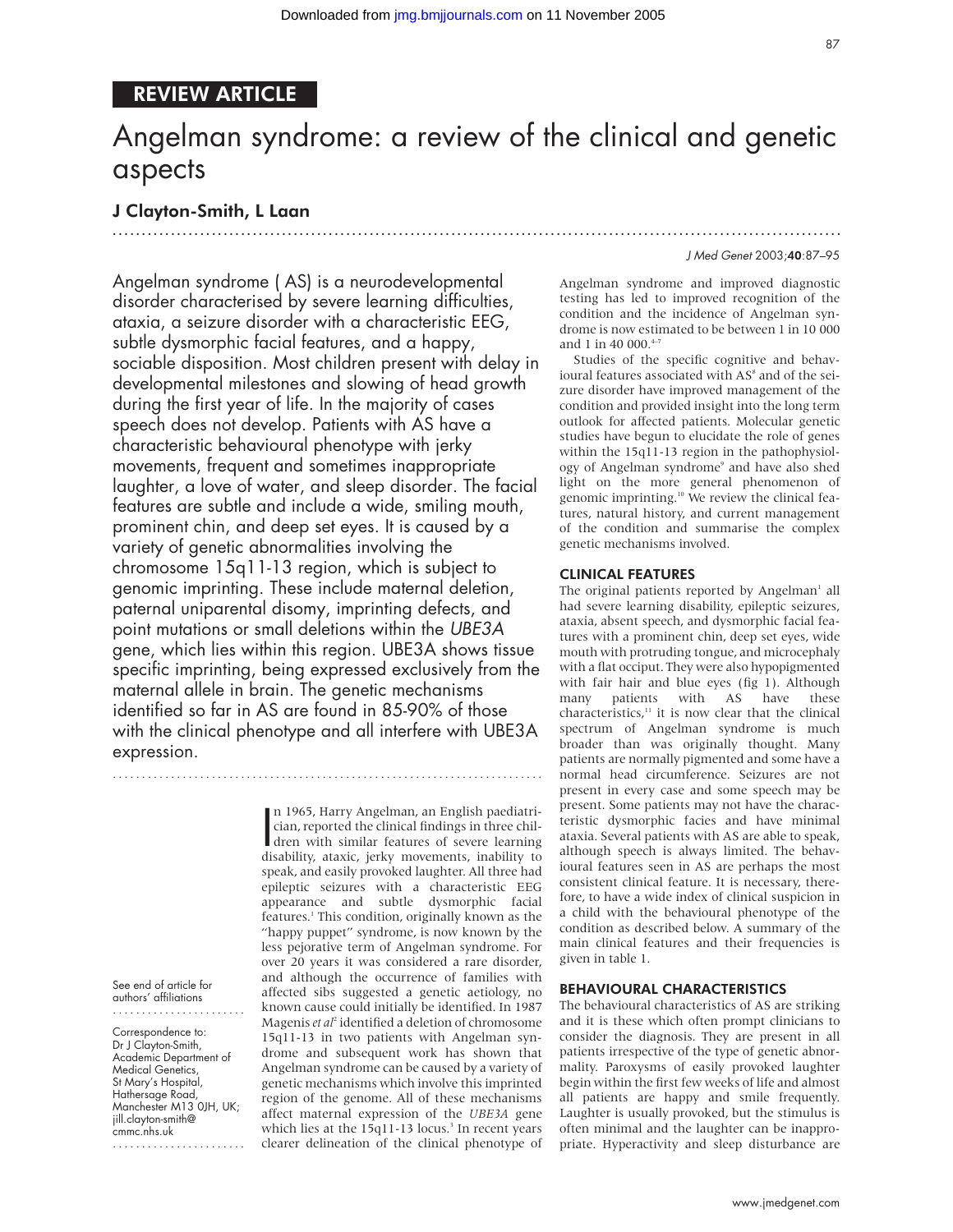

Figure 1 (A) AS patient with 15q11-13. (B) AS patient with uniparental disomy. (C) AS patient with imprinting defect. (D) AS patient with UBE3A mutation.

common in childhood and can pose major management problems. The sleep disorder can be improved by behaviour therapy with adherence to a strict bed time regimen and by the use of melatonin, which is effective in around 50% of patients.<sup>12</sup> People with Angelman syndrome love water and have a fascination for reflective surfaces, plastic, and balloons. They enjoy being in the company of others and watching TV, especially slapstick humour. With progression into adulthood the behaviour becomes quieter and concentration span increases. The sociable disposition still persists and paroxysms of laughter may occur. Some adults have shown a tendency to aggressive behaviour, especially if frustrated because of difficulty with communication.

#### COMMUNICATION AND SELF HELP SKILLS

Communication difficulties are a prominent feature of Angelman syndrome.<sup>13</sup> Speech does not develop and most AS patients have a vocabulary of only two or three words.<sup>14</sup> Most patients will be able to understand simple commands within the context of their daily routine. A minority can communicate using a formal sign language such as Makaton or the Picture Exchange Communication System (PECS). Others use gestures to communicate. Some patients have been able to use augmented communication devices (for example, Dynavox) to good effect and acquisition of communication skills is often easier as patients get older and concentration span improves. Difficulties with communication can lead to frustration. Speech is present in a few patients (see Phenotype/genotype correlation ), but even these will have difficulty in understanding complex commands and lack capacity for abstract thought.

Self-help skills in Angelman syndrome vary. Most patients learn to walk and to communicate their likes and dislikes. They can make choices, for example, regarding the food they eat and the clothes they wear. Help is needed with dressing and bathing, though undressing is easier. Toilet training is possible and about a third of patients will be dry by day, fewer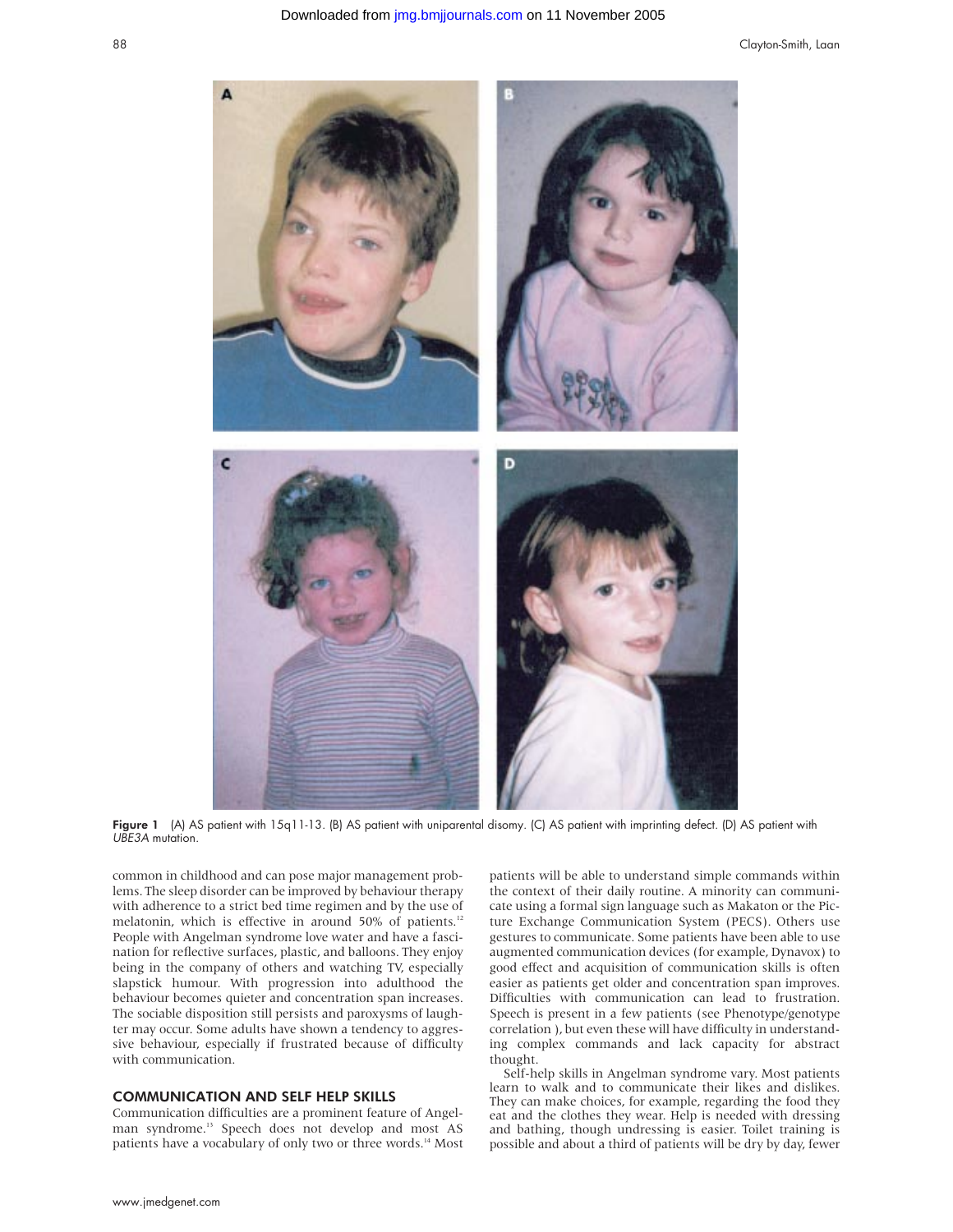Angelman syndrome 89

| Consistent (100%)                                                                                                                                                                                                                                                                                                                                                                                                                                                                    | Frequent (more than 80%)                                                                                                                                                                                                               | Associated (20-80%)                                                                                                                                                                                                                                                                                                                                                                                                                                                                                                                                                                           |
|--------------------------------------------------------------------------------------------------------------------------------------------------------------------------------------------------------------------------------------------------------------------------------------------------------------------------------------------------------------------------------------------------------------------------------------------------------------------------------------|----------------------------------------------------------------------------------------------------------------------------------------------------------------------------------------------------------------------------------------|-----------------------------------------------------------------------------------------------------------------------------------------------------------------------------------------------------------------------------------------------------------------------------------------------------------------------------------------------------------------------------------------------------------------------------------------------------------------------------------------------------------------------------------------------------------------------------------------------|
| Severe developmental delay<br>Speech impairment, no or minimal use of words;<br>receptive and non-verbal communication skills<br>higher than verbal ones<br>Movement or balance disorder, usually ataxia of<br>gait and/or tremulous movement of limbs<br>Behavioural uniqueness†: any combination of<br>frequent laughter/smiling; apparent happy<br>demeanor; easily excitable personality, often with<br>hand flapping movements; hypermotoric<br>behaviour; short attention span | Delayed, disproportionate growth in<br>head circumference, usually resulting in<br>microcephaly by age 2<br>Seizures, onset usually <3 years of age<br>Characteristic EEG with large amplitude<br>slow spike waves and triphasic waves | Flat occiput<br>Occipital groove*<br>Protruding tongue<br>Tongue thrusting; suck/swallowing disorders<br>Feeding problems during infancy<br>Prognathia<br>Wide mouth, widely spaced teeth<br>Frequent drooling<br>Excessive chewing/mouthing behaviours<br><b>Strabismus</b><br>Hypopigmented skin, light hair and eye colour<br>(compared to family), seen only in deletion cases<br>Hyperactive lower limb deep tendon reflexes<br>Uplifted, flexed arm position especially during ambulation<br>Increased sensitivity to heat<br>Sleep disturbance<br>Attraction to/fascination with water |

†The characteristic behavioural phenotype has been shown to be perhaps the most useful diagnostic marker for AS.

by night. People with AS can usually feed themselves using basic utensils. All require supervision as they have no sense of danger. Although patients are not able to live independently, many have a good quality of life with a semi-independent existence with round the clock supervision.

# NEUROLOGICAL FEATURES OF ANGELMAN SYNDROME

All AS patients have severe mental retardation and delayed motor milestones. They sit unsupported at around 12 months, crawl (commando style) or bottom shuffle at 18-24 months, and walk at a mean age of 4 years (range 18 months to 7 years).<sup>5</sup> The gait is slow, stiff legged, and ataxic and the arms are raised and held flexed at the wrists and elbows. Hand flapping is common when walking and if excited. Muscle tone is abnormal with truncal hypotonia and hypertonicity of the limbs and reflexes are brisk. Thoracic scoliosis occurs in approximately 10% of children but is a major problem in the majority of adult patients. It may require orthopaedic treatment by physiotherapy or bracing and although these may be sufficient to resolve the scoliosis in some patients, in other patients the deformity is progressive and surgery is required. Many patients with AS have jerky movements and a discrete tremor of the fingers owing to cortical myoclonus. This phenomenon is worsened by stress and is more pronounced in adults, some of whom develop increasing tremor.

#### SEIZURES IN ANGELMAN SYNDROME

Epileptic seizures occur in 80% of patients. Age at onset varies between one and five years. The initial presentation of the epilepsy is with febrile convulsions in infancy.<sup>15 16</sup> In childhood a variety of seizures can be observed, ranging from tonic-clonic seizures, atypical absences, complex partial, myoclonic, atonic, and tonic seizures to status epilepticus. Absence status and myoclonic status may also occur. Earlier reports suggested a decreasing frequency of epileptic seizures with age,<sup>5 17 18</sup> but further follow up has shown that although there may be a relatively quiescent period during late childhood and adolescence, a large number of adults have epileptic seizures, particularly atypical absences or myoclonic seizures.<sup>19</sup> The epilepsy of Angelman syndrome is difficult to control with antiepileptic drugs, especially in childhood. The most effective drugs are sodium valproate as monotherapy or in combination with clonazepam or other benzodiazepines. Carbamazepine sometimes has an adverse effect.<sup>19 20</sup> In adults, phenobarbitone is also effective. Experience with the newer antiepileptic drugs is very limited.

## EEG FINDINGS IN ANGELMAN SYNDROME

There are specific EEG patterns in AS patients which appear in isolation or in different combinations. They are similar in patients both with and without seizures.<sup>20 21</sup> In childhood the three characteristic patterns are (1) persistent rhythmic 4-6/s activity reaching more than 200 µV, not associated with drowsiness, (2) prolonged runs of rhythmic (triphasic) 2-3/s activity with an amplitude of 200-500 µV, maximal over the frontal regions and normally mixed with spikes or sharp waves, and (3) spikes mixed with 3-4/s components, usually of more than 200 µV mainly posteriorly and facilitated by or only seen on eye closure. In patients over 10 years of age the background rhythm is slower than normal. There may be focal spikes and intermittent or continuous triphasic delta activity (fig 2), maximal over the frontal regions.<sup>15</sup> There is no correlation between the EEG findings and the paroxysms of laughter seen in AS. The EEG features are specific to AS and are an important diagnostic feature. Unfortunately, these three components may not always be seen within the same EEG recording and may occur at different times in the same patient.<sup>15 18</sup> <sup>22</sup> It is therefore worth repeating the EEG if the diagnosis of AS is strongly suspected but the typical features are not seen initially.

## ANGELMAN SYNDROME IN ADULTS

The phenotype of Angelman syndrome is an evolving one which changes with progression into adulthood (fig 3). Puberty occurs at a normal time and there are normal secondary sexual characteristics. Facial characteristics in adults are more pronounced with marked mandibular prognathism, pointed chin, macrostomia, and a prominent lower lip.<sup>17 19 23</sup> Eyes appear more deeply set and in some patients keratoconus (because of eye rubbing) is observed. Mobility decreases because of limb hypertonicity, development of thoracic scoliosis, and a general reluctance to walk.<sup>19</sup> Some patients develop contractures and in those with reduced mobility ataxia is less obvious. Many patients become obese and oesophageal reflux may occur and can be severe. Despite these problems a good quality of life is maintained into adulthood and in the majority of patients lifespan is not greatly reduced.

## GENETICS OF ANGELMAN SYNDROME

There are four major genetic mechanisms which are now known to cause Angelman syndrome and AS patients have been divided into classes I to IV based on these mechanisms.<sup>3</sup> A further group of patients, designated class V, have clinical features of AS but no demonstrable cytogenetic or molecular abnormality of chromosome 15q11-13. A summary of the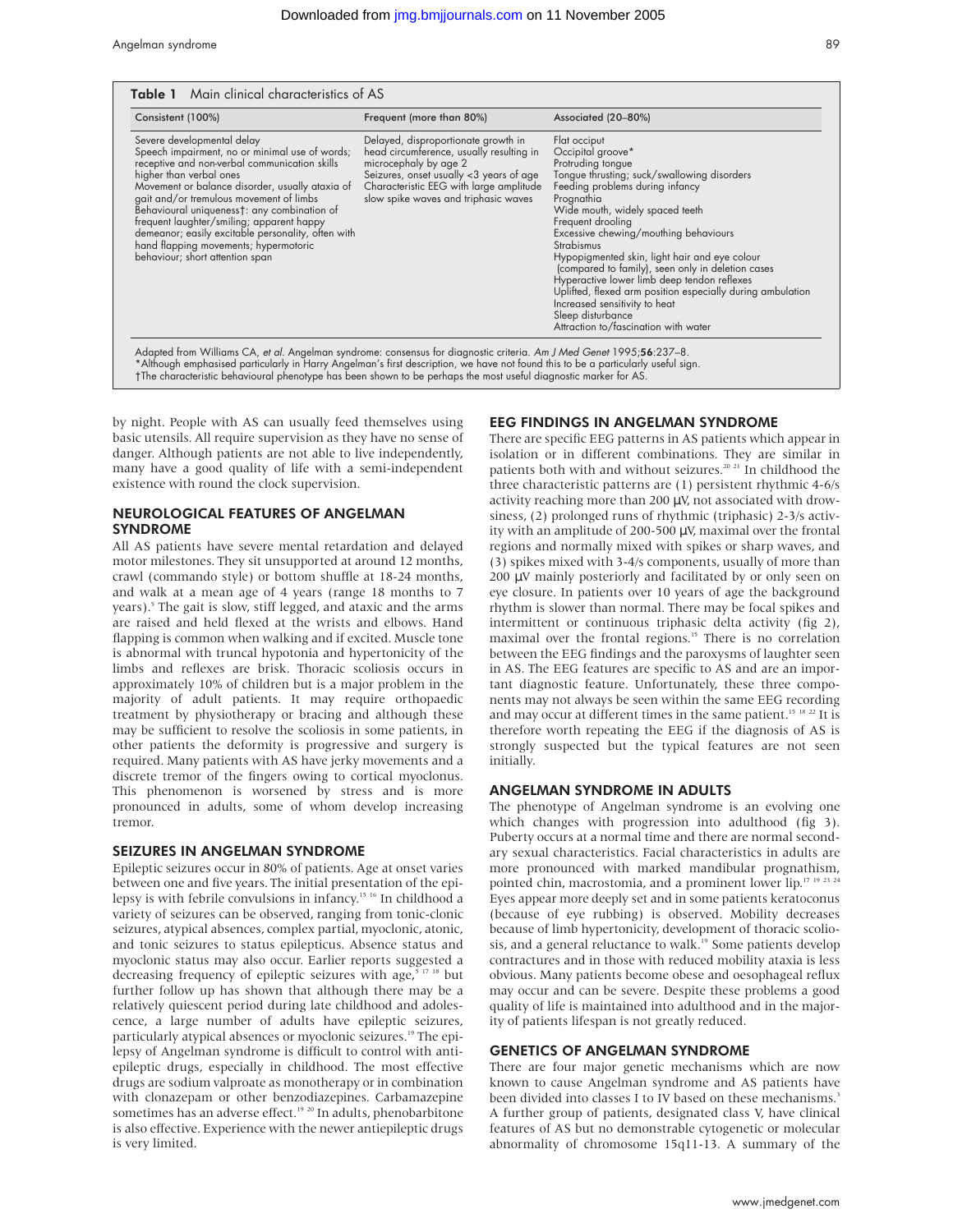

Figure 2 Characteristic Angelman EEG. Triphasic delta wave activity arrowed

various genetic mechanisms and their frequencies is shown in table 2 and a diagrammatic representation of the 15q11-13 region is shown in fig 4.

The commonest genetic mechanism giving rise to Angelman syndrome, occurring in approximately 70-75% of patients, is an interstitial deletion of chromosome 15q11-13. The majority of deletions are of a similar size, approximately 4 Mb, and with common breakpoints. They are thought to occur because of unequal crossing over between low copy repeats (duplicons) within the  $15q11-13$  region.<sup>25</sup> The duplicons contain the transcript of the *HERC2* gene, a highly conserved gene which, when mutated in mice, affects development and



Figure 3 Facial features of Angelman syndrome in a young adult.

fertility.26 Most deletions occur de novo and are of maternal origin, in contrast to the 15q11-13 deletions observed in Prader-Willi syndrome which are of paternal origin.<sup>27</sup> The common deletion can be detected by FISH analysis and by methylation analysis of the SNRPN (small nuclear ribonucleoprotein polypeptide N) promoter which lies within a CpG island at 15q11-13. In the presence of a maternal deletion only the paternal, unmethylated pattern will be detectable.<sup>28</sup> Rarely, patients with AS will have a different sized deletion, often in association with an unbalanced translocation or chromosome rearrangement.<sup>29 30</sup> It is important to distinguish this group of patients as the mother may carry the same chromosome rearrangement and therefore be at risk of having a further child with AS. Several patients have been reported in whom a supernumerary inv dup(15) was present in addition to a de novo deletion of 15q11-13.31 It has been hypothesised that the presence of such a marker predisposes to 15q11-13 deletion. Cytogenetic analysis and FISH analysis to exclude cryptic translocation should therefore be carried out on people with AS where the families concerned have requested genetic counselling.

A second class of AS patients, class II, have uniparental disomy (UPD) for chromosome 15 and thereby fail to inherit a maternal copy of *UBE3A*. The UPD is usually for the entire chromosome and Robinson *et al*<sup>32</sup> have studied in detail the mechanisms by which it arises, concluding that in most cases the error is postzygotic, although some cases have been shown to arise through meiotic non-disjunction. Maternal and paternal ages of patients with UPD are significantly higher than the general population.<sup>33</sup> This is likely to be responsible for a higher rate of non-disjunction in patients where UPD has arisen because of a meiotic error, but the mechanism by which raised paternal age contributes to a postzygotic duplication of chromosome 15 is unclear. In some cases UPD(15) arises in association with a Robertsonian translocation or a reciprocal translocation involving chromosome  $15.^{34}$ <sup>35</sup> The occurrence of uniparental disomy is sporadic and accounts for only 2-3% of cases of AS.

Class III patients are those without deletions or UPD, but with abnormal chromosome 15 methylation, signifying a defect in imprinting. Imprinting defects account for 3-5% of patients with AS. This is the process by which epigenetic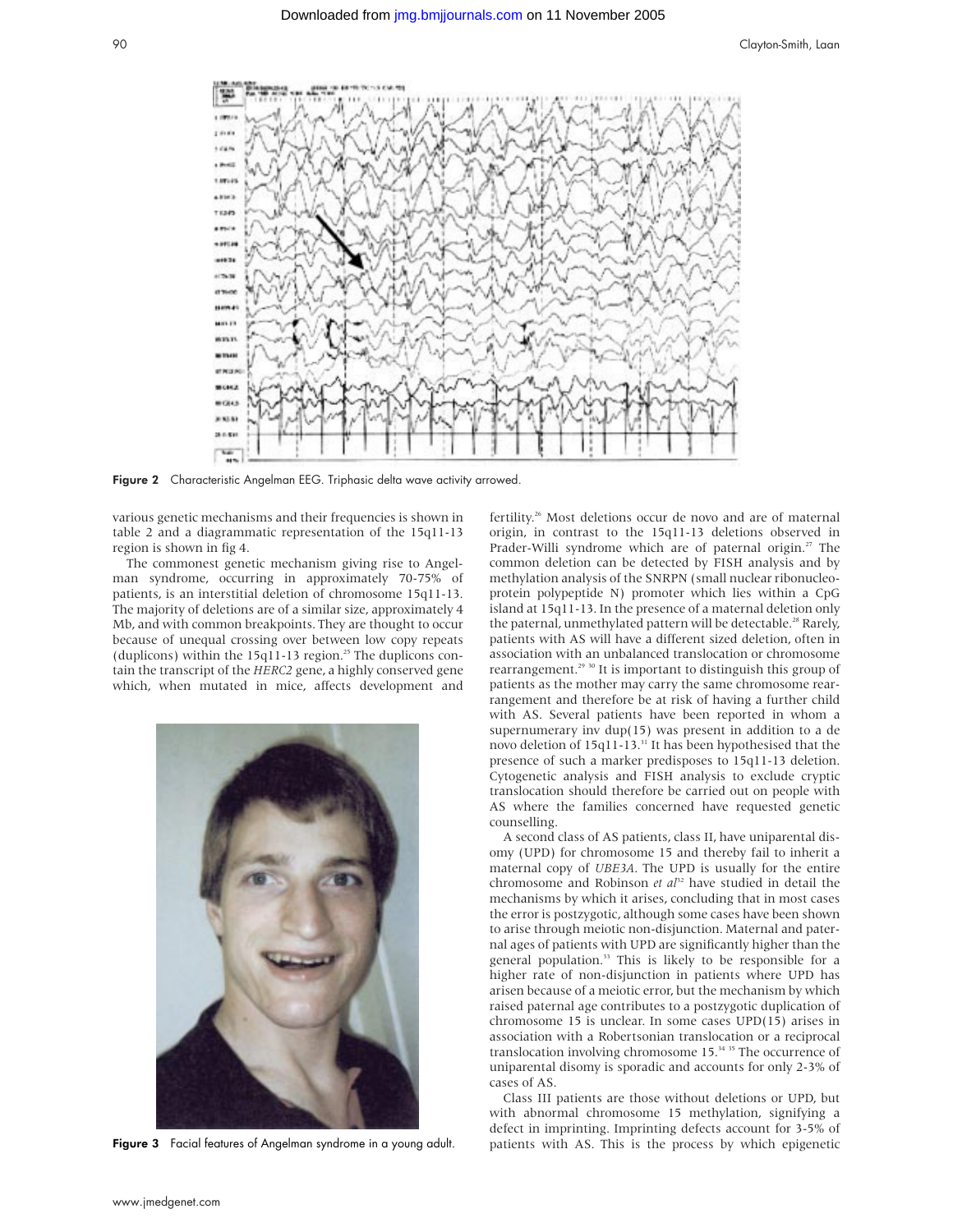Angelman syndrome 91

| Class            | Mechanism                                                | Methylation analysis*                      | Other diagnostic tests                            | Frequency  |
|------------------|----------------------------------------------------------|--------------------------------------------|---------------------------------------------------|------------|
| la               | De novo deletion                                         | Abnormal<br>Paternal band only             | High resolution cytogenetics<br><b>FISH</b>       | 70%        |
| $\mathsf{lb}$    | Deletion owing to chromosome<br>rearrangement            | Abnormal<br>Paternal band only             | High resolution cytogenetics<br><b>FISH</b>       | $1\%$      |
| $\mathbf{I}$     | Uniparental paternal disomy                              | Abnormal<br>Paternal band only             | <b>RFLP</b> analysis                              | 2%         |
| III <sub>a</sub> | Imprinting defect owing to<br>imprinting centre mutation | Abnormal<br>Paternal band only             | Screening of IC for mutations is positive         | 2%         |
| III <sub>b</sub> | Imprinting defect without IC<br>mutation                 | Abnormal<br>Paternal band only             | Screening of IC for mutations is negative         | 2%         |
| <b>Illc</b>      | Mosaic imprinting defect                                 | Abnormal<br>Faint maternal band            | Screening of IC for mutations is usually negative | ?          |
| IV               | UBE3A mutation                                           | Normal<br>Both maternal and paternal bands | Screening of UBE3A for mutations                  | $5 - 10%$  |
| V                | No genetic abnormality identified                        | Normal<br>Both maternal and paternal bands | Consider other diagnoses                          | $12 - 15%$ |

marking of the chromosomes occurs in the germline, such that they retain a memory of their parental origin.10 Buiting *et al*<sup>36</sup> identified an imprinting centre within chromosome 15q11-13 which regulates chromatin structure, DNA methylation, and gene expression through cis acting elements. This imprinting centre (IC) has a bipartite structure. One part appears to be involved in switching a paternal imprint to a maternal imprint during gametogenesis, whereas the other part is responsible for the paternal to maternal switch. Around 50% of subjects with imprinting defects have an identifiable mutation within the imprinting centre, but in the remaining patients no mutation can be identified. It is thought that in this latter group imprinting defects are caused by spontaneous pre- or postzygotic events.<sup>37</sup> A recent report by Cox *et al*<sup>38</sup> has suggested that intracytoplasmic sperm injection may be a mechanism which interferes with establishment of the maternal imprint in an oocyte and might therefore predispose to Angelman syndrome. Among the group of patients where imprinting centre deletions have been detected, there are several familial cases. Where mutations are not identified, AS is usually a sporadic occurrence. An exception is a family where affected subjects and the unaffected mothers had a submicroscopic chromosome inversion within the imprinting centre.<sup>39</sup> For parents of children with imprinting defects who wish to pursue prenatal testing during future pregnancies, Glenn *et al*<sup>40</sup> showed that methylation analysis at the *SNRPN* locus of DNA extracted from chorionic villus or amniocytes will give a reliable result. It has also been postulated that some patients with atypical clinical features may be mosaic for an imprinting centre defect.<sup>41</sup> This group of patients often present with hypotonia and obesity and in some cases it is Prader-Willi syndrome and not Angelman syndrome which is initially suspected.

Class IV patients are those who have been shown to have mutations within the gene encoding ubiquitin protein ligase, *UBE3A*. 42 43 Mutations can be identified in 20% of sporadic

patients with normal methylation and in around 75% of familial patients.44 45 The *UBE3A* gene is imprinted in brain and encodes a ubiquitin protein ligase which is thought to play a role in ubiquitination of proteins within the brain, a process which marks those proteins destined for degradation.<sup>46</sup> It is expressed predominantly within the hippocampus and Purkinje cells of the cerebellum and shows tissue specific imprinting, being expressed only from the maternal allele in brain but with biallelic expression elsewhere.<sup>47</sup> Mice deficient in maternal Ube3a have impairment of motor skills and spatial learning and exhibit abnormal EEG readings from the hippocampal area.<sup>48</sup> There are several substrates for UBE3A, but those which play a critical role in the pathophysiology of AS remain to be identified.9 The *UBE3A* gene comprises 16 exons with a coding region from exons 8-16. Point mutations have been found throughout the entire coding region with clusters in exons 9 and 16, the latter of which contains a highly conserved HECT domain. The catalytic cleft between the two lobes of the HECT domain is the site of many of the reported mutations.<sup>49</sup> Screening of the coding region by SSCP followed by direct sequencing is a relatively reliable way of detecting mutations. Frameshift, nonsense, and splice site mutations have been identified. Some missense mutations have also been reported. Although it is difficult to be certain as to the pathogenicity of these latter changes, one must have a high degree of suspicion where these have occurred de novo or have been inherited from the mother. Several common polymorphisms have also been identified within the *UBE3A* gene. Where *UBE3A* mutations have been identified, parental DNA can be analysed to determine if the mother carries the same mutation. The majority of mutations appear to occur de novo and our own experience suggests that only around 20% of mothers will carry the same mutation. There are, however, several reported families where mothers have had more than one affected child despite having had negative *UBE3A* analysis and these mothers are likely to be gonadal mosaics. For this



Figure 4 The Angelman/Prader-Willi region on chromosome 15q11-13 which spans 4 Mb. The common breakpoints are represented by dashed lines. Paternally imprinted genes are depicted in blue and maternally imprinted genes in pink. Those depicted in white are not known to be imprinted. The imprinting centre (IC) is bipartite. The centromeric portion is responsible for the paternal to maternal imprint switch and deletions in this part cause AS. For further details see text.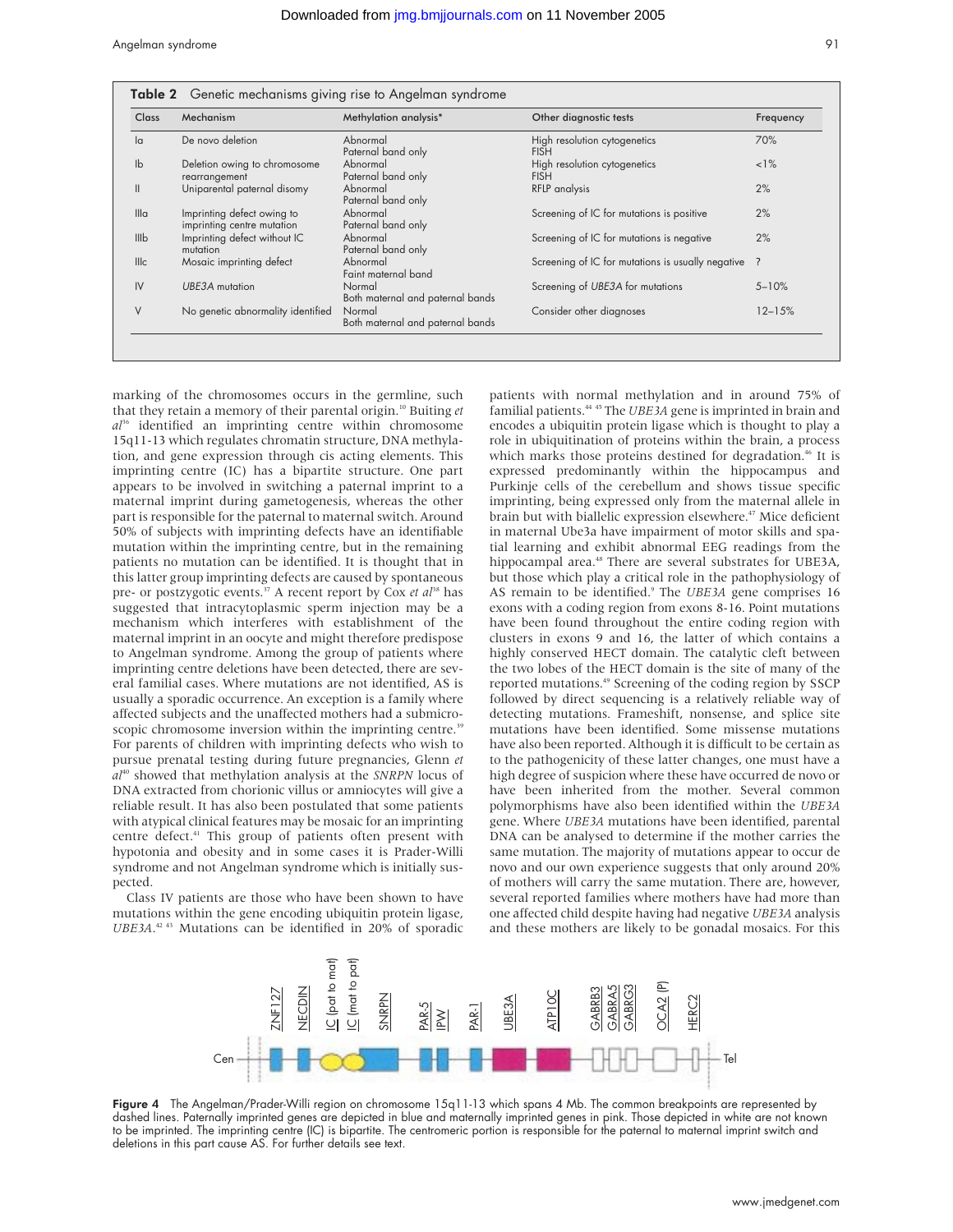| Disorder                                               | Useful investigations                                              | References                                                                             |
|--------------------------------------------------------|--------------------------------------------------------------------|----------------------------------------------------------------------------------------|
| Chromosome disorders                                   |                                                                    |                                                                                        |
| 22qter deletions involving 22q13.3                     | 22qter FISH                                                        | Precht et $a^{51}$                                                                     |
| dup 15q11-13                                           | Chromosome analysis, FISH test                                     | Clayton-Smith et al, <sup>52</sup> Repetto et al, <sup>53</sup><br>Schroer et $a^{55}$ |
| del 2q22-q23                                           | Microsatellite studies 2q22-23                                     | Mowat et $a^{62}$                                                                      |
| $5p-$                                                  | ZFHX1B analysis<br><b>FISH</b>                                     | Yamada et $a^{63}$                                                                     |
| Others: eg 17q23, 4q12, 4p15                           | High resolution chromosome studies                                 | Williams et $a^{64}$                                                                   |
| Single gene disorders                                  |                                                                    |                                                                                        |
| Rett syndrome                                          | MECP2 analysis, EEG.                                               | Laan et al, <sup>73</sup> Imessaoudine et al <sup>59</sup>                             |
| Alpha-thalassaemia, retardation syndrome, (ATR-X)      | Hb inclusions, mutation/methylation studies of<br>ATR-X gene       | Wilkie et $a^{6}$                                                                      |
| Methylenetetrahydrofolate reductase deficiency (MTHFR) | Urine amino acids for homocysteine<br>X rays of vertebrae and ilia | Arn et $a^{58}$                                                                        |
| Gurrieri syndrome                                      | Ophthalmological examination                                       | Battaglia and Gurrieri <sup>57</sup>                                                   |
| Heterogeneous neurodevelopmental disorders             |                                                                    |                                                                                        |
| Cerebral palsy                                         | MRI of the brain                                                   |                                                                                        |
| Lennox-Gastaut syndrome                                | <b>EEG</b>                                                         | Laan et $a^{15}$                                                                       |
| Non-progressive encephalopathy<br>Childhood autism     |                                                                    |                                                                                        |
| Pervasive developmental disorder                       |                                                                    |                                                                                        |
| Mitochondrial encephalopathy                           | Blood/CSF lactate. MRI of the brain<br>Mitochondrial DNA studies   | Nissenkorn et $a^{64}$                                                                 |

reason, all mothers of children with *UBE3A* mutations should be offered prenatal testing in future pregnancies. With the exception of a few mutations which have been found in more than one patient, most are unique. Finally, although rare, Bürger *et al*<sup>50</sup> reported a patient with a 570 bp deletion of *UBE3A* which was familial and was detected through allelic loss at microsatellite loci. This type of abnormality would not have been detectable on *UBE3A* sequencing.

There remain some patients with a clinical phenotype of AS where no chromosome 15 abnormality has been identified and these are designated class V patients. Although some would argue that these patients must have alternative diagnoses, our own experience, and that of other groups with significant clinical experience of AS, suggests that class V patients do exist.<sup>8</sup> This group is, however, likely to be heterogeneous and to include patients with other disorders.<sup>51–58</sup> Some of the diagnoses which must be excluded in this group are Rett syndrome,<sup>59 60</sup> the  $\alpha$  thalassaemiamental retardation syndrome,<sup>61</sup> and the condition described by Mowat *et al*, which is now known to be the result of large scale deletions or point mutations within the *ZFHX1B* gene on chromosome 2.62 63 The diagnosis of AS may also be considered in children with broader symptom complexes, such as cerebral palsy, Lennox-Gastaut syndrome, or mitochondrial disorders.<sup>15 22 64</sup> Williams *et al*<sup>65</sup> summarised many of the conditions which mimic Angelman syndrome and a comprehensive list is given in table 3.

Other explanations for the existence of this group include the possibility of a *UBE3A* mutation within a non-coding region or a mutation within another gene in the ubiquitin pathway which affects *UBE3A* expression. No mutations have been identified to date within the 3′ prime region of *UBE3A* and there are no reports so far documenting expression of *UBE3A* within the brain of class V patients. There is an antisense transcript of *UBE3A<sup>66</sup>* but this is paternally expressed and mutations within this gene are not known to be involved in the pathogenesis of AS. One possible candidate, however, is the *ATP10C* gene<sup>67</sup> which is located within 200 kb of *UBE3A* and has been shown to be maternally imprinted in brain. To date, no mutations have been identified within *ATP10C* in humans.

## GENETIC COUNSELLING

Genetic counselling in AS families is complicated in view of the wide variety of genetic mechanisms which can all give rise to this condition. It is recommended that diagnostic investigation should begin with 15q11-13 methylation analysis, which is relatively inexpensive and will be abnormal in the majority of cases of AS. One can then move on to other tests to elucidate the specific genetic mechanism involved or to screen for *UBE3A* mutations in patients with suggestive clinical features, EEG, and normal methylation. An algorithm for genetic testing is shown in fig 5. Recurrence risks in AS will depend on the genetic mechanism involved and on whether the mother is shown to carry a genetic abnormality of 15q11-13. For patients with de novo deletions of 15q11-13 and uniparental disomy, recurrence risks are low, although there has been one reported incidence of recurrence owing to possible gonadal mosaicism.<sup>68 69</sup> Where imprinting centre mutations and *UBE3A* mutations are concerned, the situation is complicated further by the high levels of gonadal mosaicism which appear to be present in the mothers.<sup>70 71</sup> In these situations, even if the mother tests negative for a mutation identified in a child there is still an appreciable risk of recurrence owing to gonadal mosaicism and prenatal testing should be offered. If the mother carries the same mutation, the recurrence risk is 50%. Recurrence has been reported within families of class V patients and genetic counselling needs to reflect this. This group is likely to include some patients with X linked or autosomal recessive disorders. In some families prenatal diagnosis has been offered by haplotyping the fetus during a future pregnancy to determine whether the fetus has inherited the same maternal chromosome 15 as the affected child. However, this can only be offered in families where the clinical diagnosis of AS is very secure and parents should be made fully aware of the limitations of this type of testing. $6972$ 

## PHENOTYPE/GENOTYPE CORRELATION

Delineation of the different genetic mechanisms giving rise to AS has helped to explain some of the phenotypic differences between patient groups (fig 1).<sup>8 41 72–76</sup> It has been shown, for example, that patients with chromosome 15 deletions are in general the most severely affected. They have a higher incidence of seizures, microcephaly, and hypopigmentation,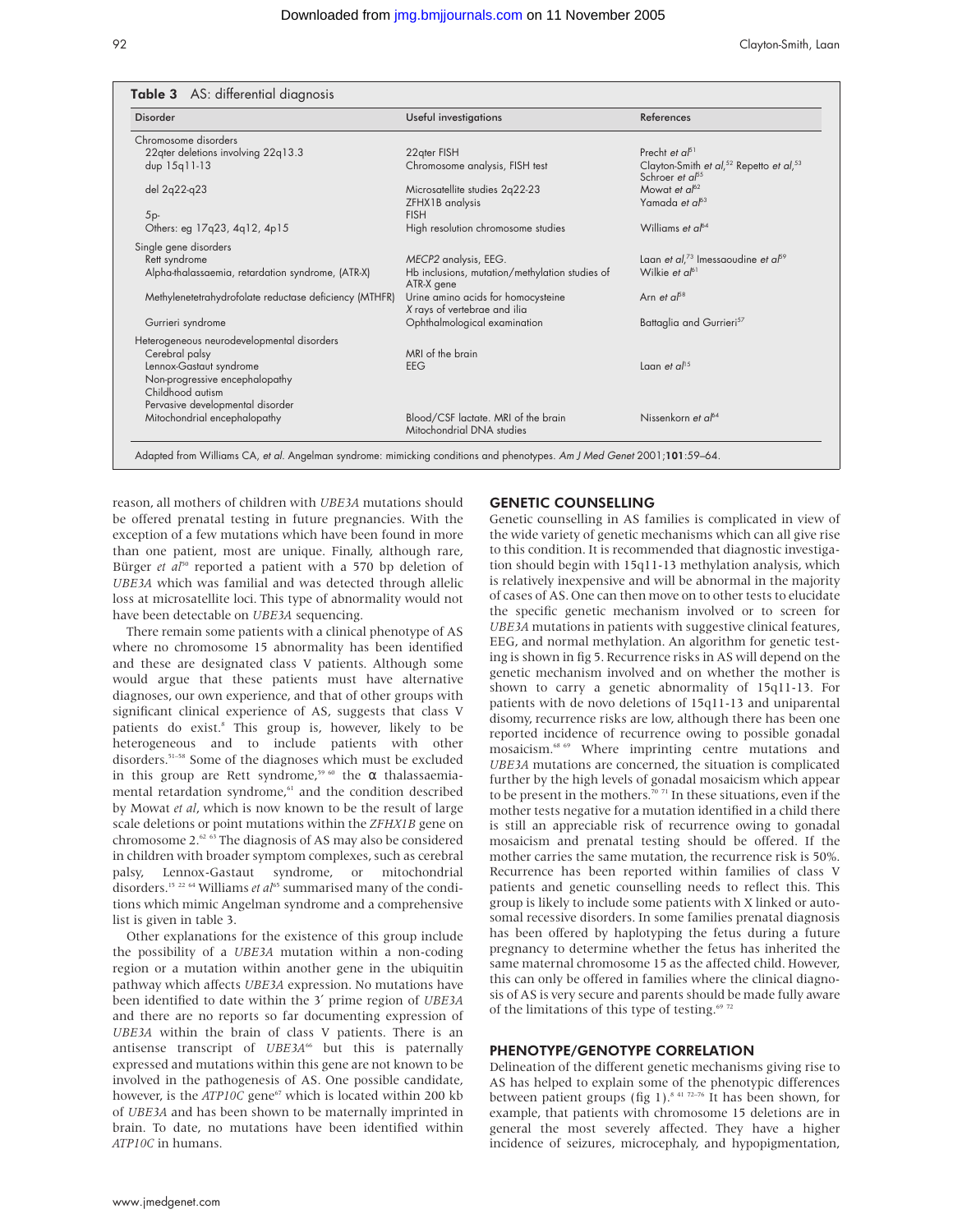

- $^\star$ In practice blood is usually taken for methylation analysis and FISH analysis at the same time. In some laboratories FISH analysis is not undertaken until the results of the methylation analysis are known.
- <sup>†</sup> An abnormal result is where the methylation analysis shows an absent or reduced maternal band.

Figure 5 Simple algorithm for genetic testing in Angelman syndrome.

greater delay in motor milestones, and absent speech. The more severe features are thought to be the result of haploinsufficiency for a number of genes within the 15q11-13 region. Minassian *et al*<sup>20</sup> suggested that the severe epilepsy seen in AS patients with deletions is the result of the absence of one copy of the *GABA* receptor genes. The locus for the *P* gene which is implicated in type II oculocutaneous albinism also lies within this region.<sup>77</sup> Recent studies have shown that AS deletion patients with hypopigmentation frequently have a mutation of the *P* gene on the remaining chromosomal homologue<sup>78 79</sup> and some patients have the characteristic ocular findings of albinism with misrouting of optic nerve fibres at the optic chiasm.<sup>80</sup> Patients with uniparental disomy of chromosome 15 have a low incidence of seizures, microcephaly, and hypopigmentation. Many of these patients are able to say a few words and their growth parameters are also greater than the deletion group, often being in the upper half of the normal range. Dysmorphic features are less obvious in this group, although the behavioural characteristics are quite typical. AS subjects with imprinting defects are less likely to have microcephaly, hypopigmentation, or seizures and, again, they are more able than the deletion group with less delay in motor milestones and better communication skills. Growth is better than in deletion patients and obesity is relatively common within this group. The abilities of patients with *UBE3A* mutations fall somewhere in between those of the deletion group and the UPD group. They frequently have seizures and microcephaly but are not hypopigmented and have better motor and communication skills than the deletion group. Lossie *et al*<sup>8</sup> pointed out that this group have a particularly high frequency of obesity as they get older.

Finally, milder AS phenotypes have been reported in patients with incomplete imprinting defects or mosaicism. Gillessen-Kaesbach *et al*<sup>41</sup> described the clinical phenotype in seven AS patients who presented initially with features of the Prader-Willi syndrome but were subsequently shown to have a chromosome 15 methylation pattern in keeping with AS. These patients presented with hypotonia, obesity, and a milder degree of mental retardation. Methylation analysis in some of these patients showed an atypical pattern with only a faint maternal band. Tekin et al<sup>81</sup> have also reported a patient with milder clinical features of AS who was proven to have mosaicism for a 15q11-13 deletion, which was detectable on fluorescence in situ hybridisation but where methylation analysis had proven normal.

#### MANAGEMENT OF ANGELMAN SYNDROME

The management of AS revolves around appropriate therapies for the physical and neurological problems encountered in this condition and provision for special educational needs, given the very specific cognitive profiles and behavioural features of the condition. In some cases AS patients have undergone courses of intensive therapies similar to the conductive education which has been carried out in many children with cerebral palsy. While some children undergoing this type of treatment have shown short term improvement, for example, in mobility and communication,<sup>82</sup> there are no data as yet to suggest that this will offer long term benefit in Angelman syndrome. There is evidence from parents, albeit anecdotal, that massage and aromatherapy can improve hyperactivity and concentration. The UK study suggested that AS people appear to need continuous reinforcement of their skills if they are not to lose them. Treatment of the epilepsy in AS is often difficult, especially in the early years,<sup>15 83</sup> and the advice of a paediatric neurologist should be sought. Seizures can take many forms and taking a short video clip of suspected seizures to show to the neurologist is helpful. AS children have global developmental problems, but the most marked problem is with acquisition of language. No single communication method works best in AS so every attempt should be made to find a communication system which works for an individual AS child. There remain some children who have very limited communication skills however much input they receive from parents and therapists. AS children have relatively good social skills and fit in well with others within their peer group. Their inherent inquisitiveness and childhood hyperactivity can often pose management problems, and sleep disorder is one of the most significant issues for parents of young children. Many of the problem behaviours associated with the condition can be improved by a consistent approach, with help from a behavioural therapist if necessary. In adults with recent onset of behavioural problems the possibility of oesophageal reflux should be considered .

#### ANGELMAN SYNDROME RESOURCES

A large amount of knowledge has been gathered over the last 10 years about the clinical features, natural history, and genetic mechanisms involved in Angelman syndrome. Studies of the condition have also been carried out by a variety of professionals involved in the management of patients with AS. Many countries worldwide now have support groups for those with AS and their families and these groups have produced a large amount of information on different aspects of the condition and have in many cases been instrumental in bringing together parents and professionals involved in the care of AS people. An international umbrella organisation now exists (www. iaso.com) and can guide parents and professionals to a variety of AS resources and information about the individual national AS groups. ASSERT, the UK support group, has a free telephone line for parents and a professional helpline.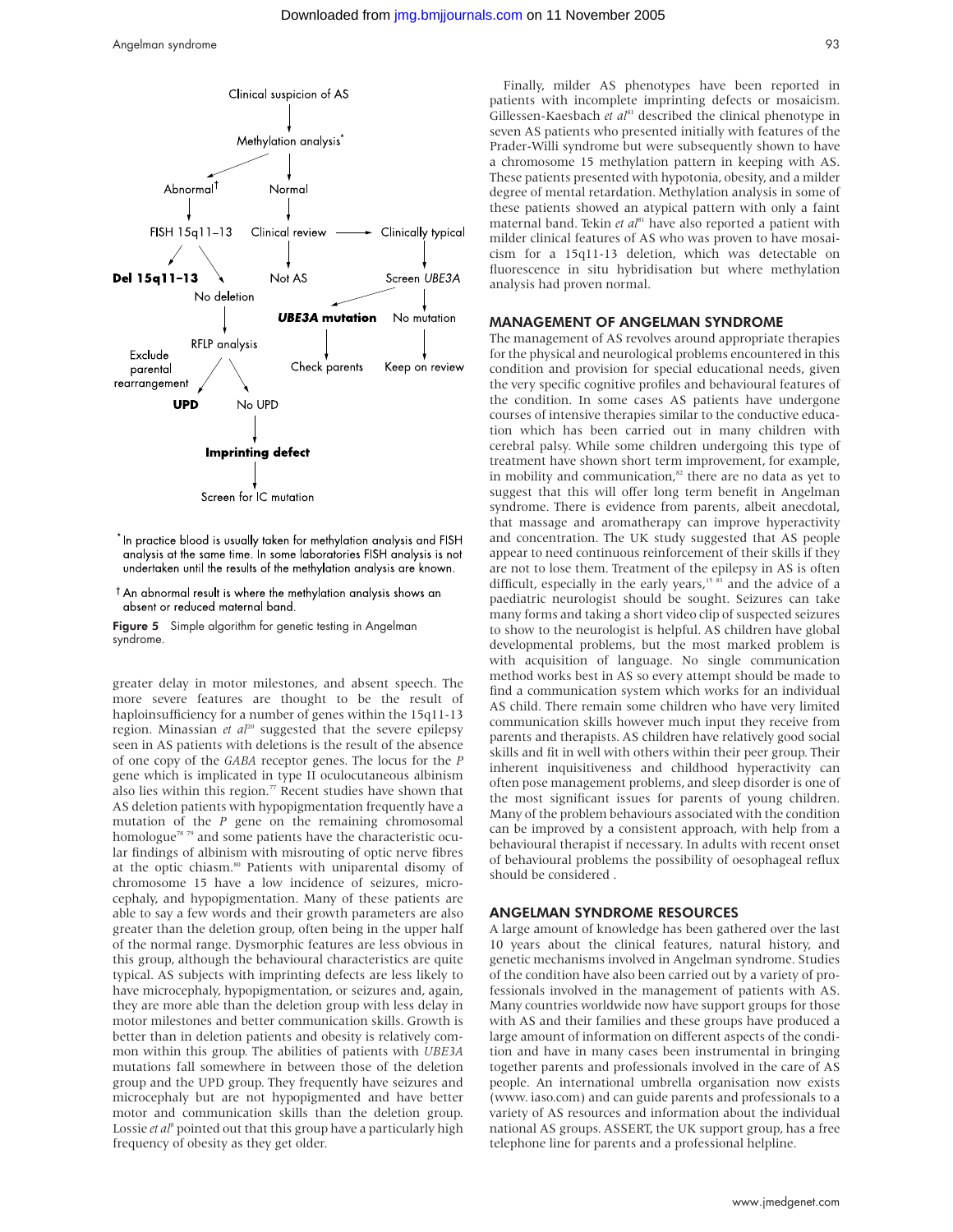#### ..................... Authors' affiliations

J Clayton-Smith, Academic Department of Medical Genetics, St Mary's Hospital, Manchester, UK<br>**L Laan,** Department of Neurology, Leiden University Medical Centre,

Leiden, The Netherlands

#### REFERENCES

- 1 Angelman H. "Puppet children". A report of three cases. Dev Med Child Neurol 1965;7:681-8.
- 2 Magenis RE, Brown MG, Lacy DA, Budden S, LaFranchi S. Is Angelman syndrome an alternate result of del(15)(q11q13)? Am J Med Genet 1987:**28**:829-38.
- 3 Jiang Y, Lev-Lehman E, Bressler J, Tsai TF, Beaudet AL. Genetics of
- Angelman syndrome. A*m J Hum Genet* 1999;**65**:1-6.<br>4 **Buckley RH**, Dinno N, Weber P. Angelman syndrome: are the estimates<br>too low? A*m J Med Genet* 1998;8**0**:385-90.
- 5 Clayton-Smith J. Clinical research on Angelman syndrome in the United Kingdom: observations on 82 affected individuals. Am J Med Genet 1993;46:12-15.
- 6 Kyllerman M. On the prevalence of Angelman syndrome. Am J Med Genet 1995;59:405-4.
- 7 Petersen MB, Brondum-Nielsen K, Hansen LK, Wulff K. Clinical, cytogenetic, and molecular diagnosis of Angelman syndrome: estimated prevalence rate in a Danish county. Am J Med Genet 1995;60:261-2.
- 8 Lossie AC, Whitney MM, Amidon D, Dong HJ, Chen P, Theriaque D, Hutson A, Nicholls RD, Zori RT, Williams CA, Driscoll DJ. Distinct phenotypes distinguish the molecular classes ot Angelman syndrome. J<br>*Med Genet* 2001;**38**:834-45.
- 9 Jiang YH, Armstrong D, Albrecht U, Atkins CM, Noebels JL, Eichele G, Sweatt JD, Beaudet AL. Mutation of the Angelman ubiquitin ligase in mice causes increased cytoplasmic p53 and deficits of contextual learning and long-term potentiation. Neuron 1998;21:799-811.
- 10 Nicholls RD, Knepper JL. Genome organization, function, and imprinting in Prader-Willi and Angelman syndromes. Annu Rev Genomics Hum Genet 2001;2:153-75.
- 11 Williams CA, Angelman H, Clayton-Smith J, Driscoll DJ, Hendrickson JE, Knoll JH, Magenis RE, Schinzel A, Wagstaff J, Whidden EM. Angelman syndrome: consensus for diagnostic criteria. Angelman Syndrome Foundation. Am J Med Genet 1995;56:237-8.
- 12 Zhdanova IV, Wurtman RJ, Wagstaff J. Effects of a low dose of melatonin on sleep in children with Angelman syndrome. *J Pediatr*<br>Endocrinol Metab 1999;**12**:57-67.
- 13 Jolleff N, Ryan MM. Communication development in Angelman's syndrome. Arch Dis Child 1993;69:148-50.
- 14 Andersen WH, Rasmussen RK, Stromme P. Levels of cognitive and linguistic development in Angelman syndrome: a study of 20 children.
- Logoped Phoniatr Vocol 2001;26:2-9. 15 Laan LA, Renier WO, Arts WF, Buntinx IM, Van der Burgt I, Stroink H, Beuten J, Zwinderman KH, van Dijk JG, Brouwer OF. Evolution of epilepsy and EEG findings in Angelman syndrome. Epilepsia 1997;38:195-9.
- 16 Viani F, Romeo A, Viri M, Mastrangelo M, Lalatta F, Selicorni A, Gobbi
- G, Lanzi G, Bettio D, Briscioli V. Seizure and EEG patterns in<br>Angelman's syndrome. J Child Neurol 1995;10:467-1.<br>17 Buntinx IM, Hennekam RC, Brouwer OF, Stroink H, Beuten J,<br>Mangelschots K, Fryns JP. Clinical profile of A different ages. Am J Med Genet 1995;56:176-83.
- 18 Matsumoto A, Kumagai T, Miura K, Miyazaki S, Hayakawa C, Yamanaka T. Epilepsy in Angelman syndrome associated with<br>chromosome 15q deletion. *Epilepsia* 1992;**33**:1083-90.
- 19 Laan LA, den Boer AT, Hennekam RC, Renier WO, Brouwer OF.
- Angelman syndrome in adulthood. *Am J Med Genet* 1996;**66**:356-60.<br>20 **Minassian BA**, Delorey TM, Olsen RW, Philippart M, Bronstein Y,<br>Zhang Q, Guerrini R, Van Ness P, Livet MO, Delgado-Escueta AV. Angelman syndrome: correlations between epilepsy phenotypes and enotypes. *Ann Neurol* 1998;**43**:485-93.
- 21 Rubin DI, Patterson MC, Westmoreland BF, Klass DW. Angelman's
- syndrome: clinical and electroencephalographic findings.<br>Electroencephalogr Clin Neurophysiol 1997;102:299-302.<br>22 **Boyd SG**, Harden A, Patton MA. The EEG in early diagnosis of the<br>Angelman (happy puppet) syndrome. Eur J P
- adolescents and adults. *Dev Med Child Neurol* 2001;**43**:476-80.
- 24 Sandanam T, Beange H, Robson L, Woolnough H, Buchholz T, Smith A. Manifestations in institutionalised adults with Angelman syndrome due to deletion. Am J Med Genet 1997;70:415-20.
- 
- 25 **Nicholls RD**. Recombination model for generation of a submicroscopic<br>deletion in familial Angelman syndrome. Hum Mol Genet 1994;3:9-11.<br>26 **Ji** Y, Rebert NA, Joslin JM, Higgins MJ, Schultz RA, Nicholls RD. Structure<br>of
- 27 Knoll JH, Nicholls RD, Magenis RE, Graham JM Jr, Lalande M, Latt SA. Angelman and Prader-Willi syndromes share a common chromosome 15 deletion but differ in parental origin of the deletion. Am J Med Genet 1989:32:285-90
- 28 Glenn CC, Saitoh S, Jong MT, Filbrandt MM, Surti U, Driscoll DJ, Nicholls RD. Gene structure, DNA methylation, and imprinted expression of the human SNRPN gene. Am J Hum Genet 1996;58:335-46.
- 29 Saitoh S, Kubota T, Ohta T, Jinno Y, Niikawa N, Sugimoto T, Wagstaff J, Lalande M. Familial Angelman syndrome caused by imprinted submicroscopic deletion encompassing GABAA receptor beta 3-subunit
- gene. *Lancet* 1992;**339**:366-7.<br>30 **Hulten M**, Armstrong S, Challinor P, Gould C, Hardy G, Leedham P, Lee<br>T, McKeown C. Genomic imprinting in an Angelman and Prader-Willi<br>translocation family. *Lancet* 1991;**338**:638-9.
- 31 Spinner NB, Zackai E, Cheng SD, Knoll JH. Supernumerary inv dup(15) in a patient with Angelman syndrome and a deletion of 15q11-q13. Am J Med Genet 1995;57:61-5.
- 32 Robinson WP, Christian SL, Kuchinka BD, Penaherrera MS, Das S, Schuffenhauer S, Malcolm S, Schinzel AA, Hassold TJ, Ledbetter DH. Somatic segregation errors predominantly contribute to the gain or loss of a paternal chromosome leading to uniparental disomy for chromosome<br>15. Clin Genet 2000;**57**:349-58.
- 33 Robinson WP, Lorda-Sanchez I, Malcolm S, Langlois S, Schuffenhauer S, Knoblauch H, Horsthemke B, Schinzel AA. Increased parental ages and uniparental disomy 15: a paternal age effect? Eur J Hum Genet 1993;1:280-6.
- 34 Smith A, Deng ZM, Beran R, Woodage T, Trent RJ. Familial unbalanced translocation t(8;15)(p23.3;q11) with uniparental disomy in Angelman syndrome. Hum Genet 1994;93:471-3.
- 35 Tonk V, Schultz RA, Christian SL, Kubota T, Ledbetter DH, Wilson GN. Robertsonian (15q;15q) translocation in a child with Angelman syndrome: evidence of uniparental disomy. Am J Med Genet 1996;66:426-8.
- 36 Buiting K, Saitoh S, Gross S, Dittrich B, Schwartz S, Nicholls RD, Horsthemke B. Inherited microdeletions in the Angelman and Prader-Willi syndromes define an imprinting centre on human chromosome 15. Nat Genet 1995;9:395-400.
- 37 **Buiting K**, Dittrich B, Gross S, Lich C, Farber C, Buchholz T, Smith E, Reis A, Burger J, Nothen MM, Barth-Witte U, Janssen B, Abeliovich D, Lerer I, van den Ouweland AM, Halley DJ, Schrander-Stumpel C, Smeets<br>Lerer I, K, Horsthemke B. Sporadic imprinting defects in Prader-Willi syndrome
- and Angelman syndrome: implications for imprint-switch models, genetic<br>counseling, and prenatal diagnosis. Am J Hum Genet 1998;63:170-80.<br>38 Cox GF, Burger J, Lip V, Mau UA, Sperling K, Wu BL, Horsthemke B.<br>Intracytoplasmi
- 39 Buiting K, Barnicoat A, Lich C, Pembrey M, Malcolm S, Horsthemke B. Disruption of the bipartite imprinting center in a family with Angelman syndrome. Am J Hum Genet 2001;68:1290-4.
- 40 Glenn CC, Deng G, Michaelis RC, Tarleton J, Phelan MC, Surh L, Yang TP, Driscoll DJ. DNA methylation analysis with respect to prenatal diagnosis of the Angelman and Prader-Willi syndromes and imprinting. Prenat Diagn 2000;20:300-6.
- 41 Gillessen-Kaesbach G, Demuth S, Thiele H, Theile U, Lich C, Horsthemke B. A previously unrecognised phenotype characterised by obesity, muscular hypotonia, and ability to speak in patients with<br>Angelman syndrome caused by an imprinting defect. *Eur J Hum Genet* 1999;7:638-44.
- 42 Kishino T, Lalande M, Wagstaff J. UBE3A/E6-AP mutations cause<br>Angelman syndrome. Nat Genet 1997;15:70-3.<br>43 Matswura T, Sutcliffe JS, Fang P, Galjaard RJ, Jiang YH, Benton CS,<br>Rommens JM, Beaudet AL. De novo truncating
- ubiquitin-protein ligase gene (UBE3A) in Angelman syndrome. Nat Genet 1997;15:74-7.
- 44 Fang P, Lev-Lehman E, Tsai TF, Matsuura T, Benton CS, Sutcliffe JS, Christian SL, Kubota T, Halley DJ, Meijers-Heijboer H, Langlois S, Graham JM Jr, Beuten J, Willems PJ, Ledbetter DH, Beaudet AL. The spectrum of mutations in UBE3A causing Angelman syndrome. Hum Mol
- Genet 1999;**8**:129-35.<br>45 **Malzac P**, Webber H, Moncla A, Graham JM, Kukolich M, Williams C,<br>Pagon RA, Ramsdell LA, Kishino T, Wagstaff J. Mutation analysis of UBE3A in Angelman syndrome patients. Am J Hum Genet 1998;62:1353-60.
- 46 Ciechanover A. Ubiquitin-mediated degradation of cellular proteins: why destruction is essential for construction, and how it got from the test tube to the patient's bed. Isr Med Assoc J 2001;3:319-27
- 47 **Albrecht U**, Sutcliffe JS, Cattanach BM, Beechey CV, Armstrong D,<br>Eichele G, Beaudet AL. Imprinted expression of the murine Angelman<br>syndrome gene, Ube3a, in hippocampal and Purkinje neurons. N*at*<br>Genet 1997;1**7**:75-8
- 48 Miura K, Kishino T, Li E, Webber H, Dikkes P, Holmes GL, Wagstaff J. Neurobehavioural and electroencephalographic abnormalities in Ube3a maternal-deficient mice. Neurobiol Dis 2002;9:149-59.
- 49 Huang L, Kinnucan E, Wang G, Beaudenon S, Howley PM, Huibregtse JM, Pavletich NP. Structure of an E6AP-UbcH7 complex: insights into ubiquitination by the E2-E3 enzyme cascade. *Science*<br>1999;**286**:1321-6.
- 50 Bürger J, Horn D, Tönnies H, Neitzel H, Reis A. Familial interstitial 570
- kbp deletion of the UBE3A gene region causing Angelman syndrome but<br>no Prader-Willi syndrome. Am J Med Genet 2002;111:233-7.<br>51 **Precht KS**, Lese CM, Spiro RP, Huttenlocher PR, Johnston KM, Baker JC,<br>Christian SL, Kittikam
- developmental delay and ataxia with similarities to Angelman syndrome.<br>J Med Genet 1993;**30**:529-31.<br>53 **Repetto GM**, White LM, Bader PJ, Johnson D, Knoll JH. Interstitial
- duplications of chromosome region 15q11q13: clinical and molecular characterization. Am J Med Genet 1998;79:82-9.